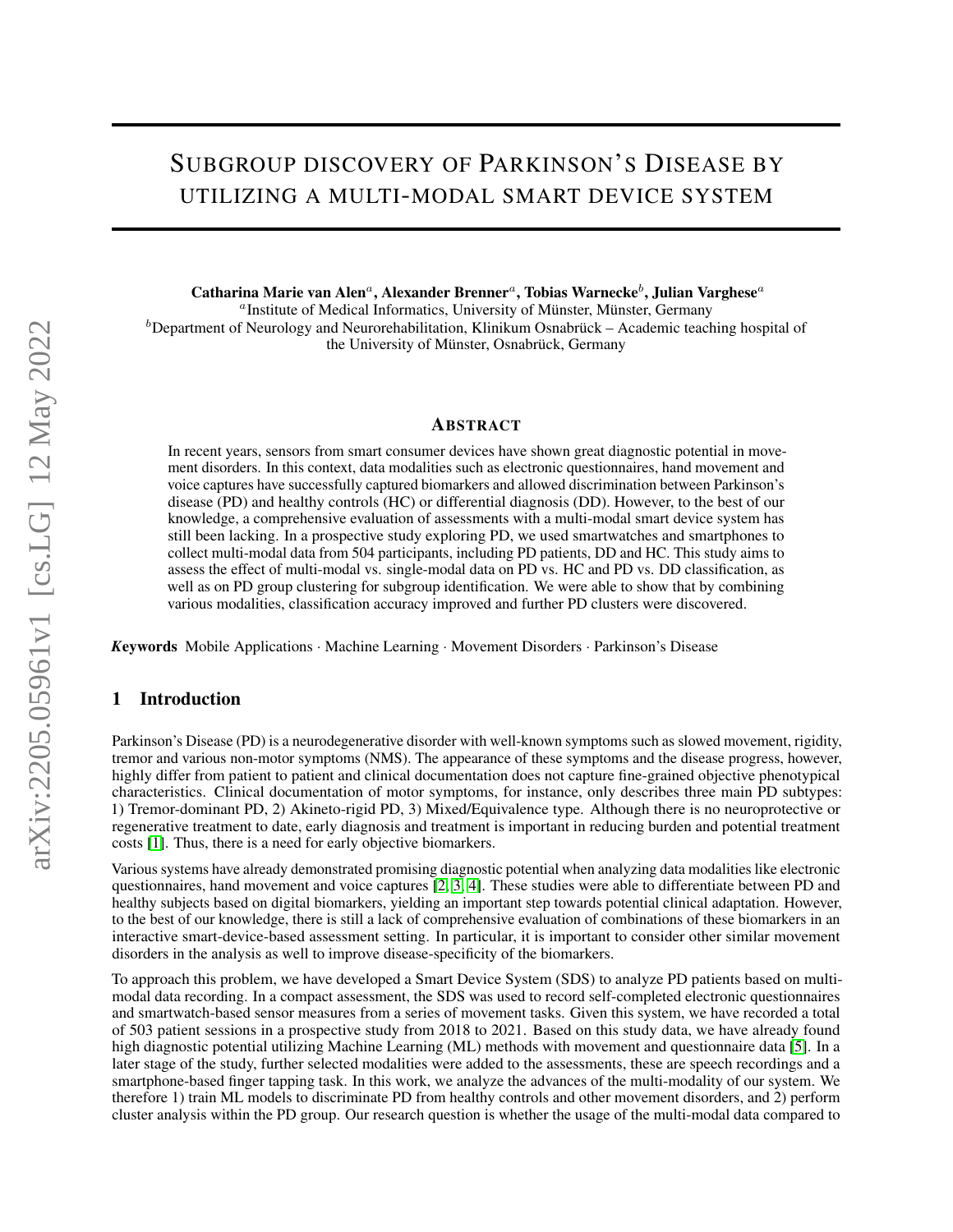single-modal data increases information gain and thus 1) improves diagnostic accuracy when combined, and 2) lets us discover distinguishable PD subgroups that go beyond the aforementioned three clinically established main types.

## 2 Study Data

The study has been registered (ClinicalTrials.gov ID: NCT03638479) and approved by the ethical board of the University of Münster and the physician's chamber of Westphalia-Lippe (Reference number: 2018-328-f-S). Three participant groups have been recorded: 1) Parkinson's disease (PD), including a broad range of different PD progress states according to Hoehn and Yahr [\[6\]](#page-4-5), 2) differential diagnoses (DD) and 3) healthy controls (HC). Diagnoses were based on ICD-10 codes, confirmed by neurologists and reviewed by one senior movement disorder expert.

Our analysis focuses on participants that completed an assessment that included all data modalities. From each participant we collected the following data:

- 1. Self-completed questionnaire: The first part includes information about age, height, weight, kinship with PD, alcohol consume and medication. The second part consists of 30 yes/no items about NMS based on Chaudhuri et al. [\[7\]](#page-4-6).
- 2. Smartwatch-recorded movement tasks: 11 different movement tasks of 10 to 20 seconds length were performed with one smartwatch attached to each of the participants wrist respectively. Acceleration and rotation data were recorded synchronously.
- 3. Voice recording: 3 types of speech tasks were recorded: (i) holding vowel tones ("a"/"i"/"o") per one breath, (ii) fast repetition of syllables "pah"/"tah"/"kah" and (iii) sentences reading.
- 4. Finger tapping: Using 3 fingers, participants were asked to tap the smartphone screen repeatedly for 15 seconds as quick as possible.

<span id="page-1-0"></span>Details about the individual assessment steps are described in Varghese et al. [\[8\]](#page-5-0). The sample size of all participants is summarized in [Table 1.](#page-1-0)

| Table 1: Participant sample |               |             |  |  |  |  |
|-----------------------------|---------------|-------------|--|--|--|--|
| Data modalities             | Disease class | Sample size |  |  |  |  |
| Questionnaires,<br>movement | PD            | 279         |  |  |  |  |
|                             | DD            | 133         |  |  |  |  |
|                             | HС            | 90          |  |  |  |  |
| Questionnaires,             | PD.           | 21          |  |  |  |  |
| movement, voice,            | DD            | 27          |  |  |  |  |
| finger tapping              | HC.           | 23          |  |  |  |  |

## 2.1 Feature Extraction

Given the assessment data, we performed a feature extraction procedure in order to prepare the data for ML. The following feature sets were generated for the respective modalities and used for classification:

- 1. Self-completed questionnaire: All 30 NMS answers were used in binary format, other personal data was not considered.
- 2. Smartwatch-recorded movement tasks: Two representative tasks were selected, "Relaxed" and "Lift and Hold". The recorded movements consist of time series for both smart-watches in three spatial axes for acceleration and rotation sensor measures. On these time series we computed frequency powers for 2 to 12 Hz in 1 Hz steps using Welch's power spectral density (PSD).
- 3. Voice recording: We computed Jitter via autocorrelation on all vocal tasks, measuring the extent of variation of the voice range.
- 4. Finger tapping: We divided the 15 seconds long record in three equal size segments and calculated the average speed and total count of display touches in every segment.

In addition, we generated a subset for the cluster analysis to account for the small sample size of the PD group with all data modalities (see [Table 1\)](#page-1-0). Voice and finger tapping features were fully included in the subset. Questionnaire data were reduced to one feature by summing positively answered questions. Moreover, the movement features were reduced by only including the assessment "Relaxed" and summing the frequency powers from 2 to 12 Hz.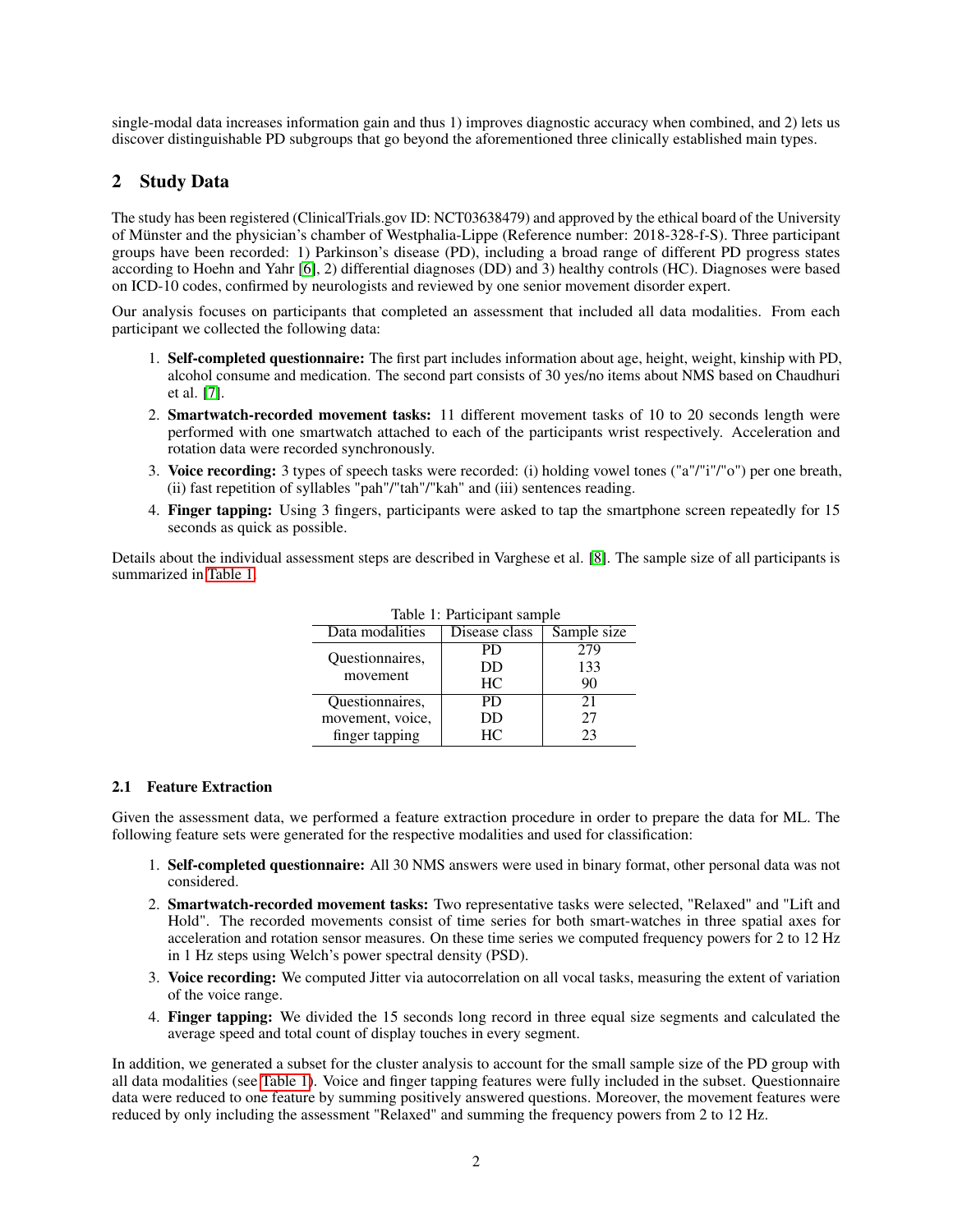## 3 Classification

Given the previously described features, we have trained and optimized ML classifiers for the individual data modalities. We used the scikit-learn implementation of the support-vector machine (SVM) [\[9\]](#page-5-1) and CatBoost, a gradient boosting decision-tree-based model [\[10\]](#page-5-2). To evaluate the potential information gain of combining features from different data modalities, we performed an adapted version of classifier stacking. In this version, a certain classifier is trained on each respective source of sensor data, e.g. the movement data is only fed to a movement classifier. In this way, we trained one classifier for each data modality respectively and thus can utilize the additional samples for smartwatch and questionnaire data in the training process. A simple linear model was trained on top of the individual outputs to consider all data modalities in the classification process and compute the final label for the input samples. [Figure 1](#page-2-0) summarizes the architecture and the utilized classifiers. To account for sample size differences, we used balanced class weighting in the training process and report results based on balanced classification accuracy. For evaluation, a 3 times randomly repeated 5-fold cross-validation was used. Two classification tasks were performed: PD vs. HC and PD vs. DD.

<span id="page-2-0"></span>

Figure 1: Stacking classifier for the classification of PD samples. For each data modality, a selected classifier is trained. The outputs of each subclassifier are forwarded to a logistic regression that performs the final classification.

#### 3.1 Results

Classification performance has been evaluated for the individual classifiers for each respective data modality and the combination of all features using the previously described stacking approach. [Table 2](#page-2-1) summarizes the averaged classification scores from the cross-validation.

<span id="page-2-1"></span>Table 2: Evaluation of questionnaire, movement, voice and finger tapping data on the sample subset with all data records (44 samples for PD vs. HC, 48 samples for PD vs. DD). Performance is measured with balanced accuracy (STD). Best results are marked in bold.

| Task                                         | PD vs. HC     | PD vs. DD    |
|----------------------------------------------|---------------|--------------|
| Ouest.                                       | 0.843(0.098)  | 0.667(0.112) |
| Mov.                                         | 0.825(0.112)  | 0.614(0.102) |
| Voice                                        | 0.702(0.154)  | 0.560(0.198) |
| <b>Finger Tapping</b>                        | 0.6383(0.157) | 0.570(0.084) |
| Quest. $+$ Mov. $+$ Voice $+$ Finger Tapping | 0.918(0.074)  | 0.722(0.121) |

## 4 Clustering

We conducted hierarchical clustering within the PD group using the scikit-learn implementation of the agglomerative cluster algorithm [\[9\]](#page-5-1). To analyze information gain through multi-modality, we compared clustering results of a single data modality (movement features) with multiple data modalities (movement, voice, finger tapping and questionnaire features). The optimal number of clusters was determined from dendrograms by identifying the longest distance between joined clusters. For each cluster, we summarized the cluster composition by distinguishing between the clinically established PD types: The tremor-dominant type (T-type), the akineto-rigid type (AR-type) and the equivalence type (ART-type). These PD types were assigned to the participants by physicians in advance. Participants that could not be categorized to any of the types were documented as Unknown.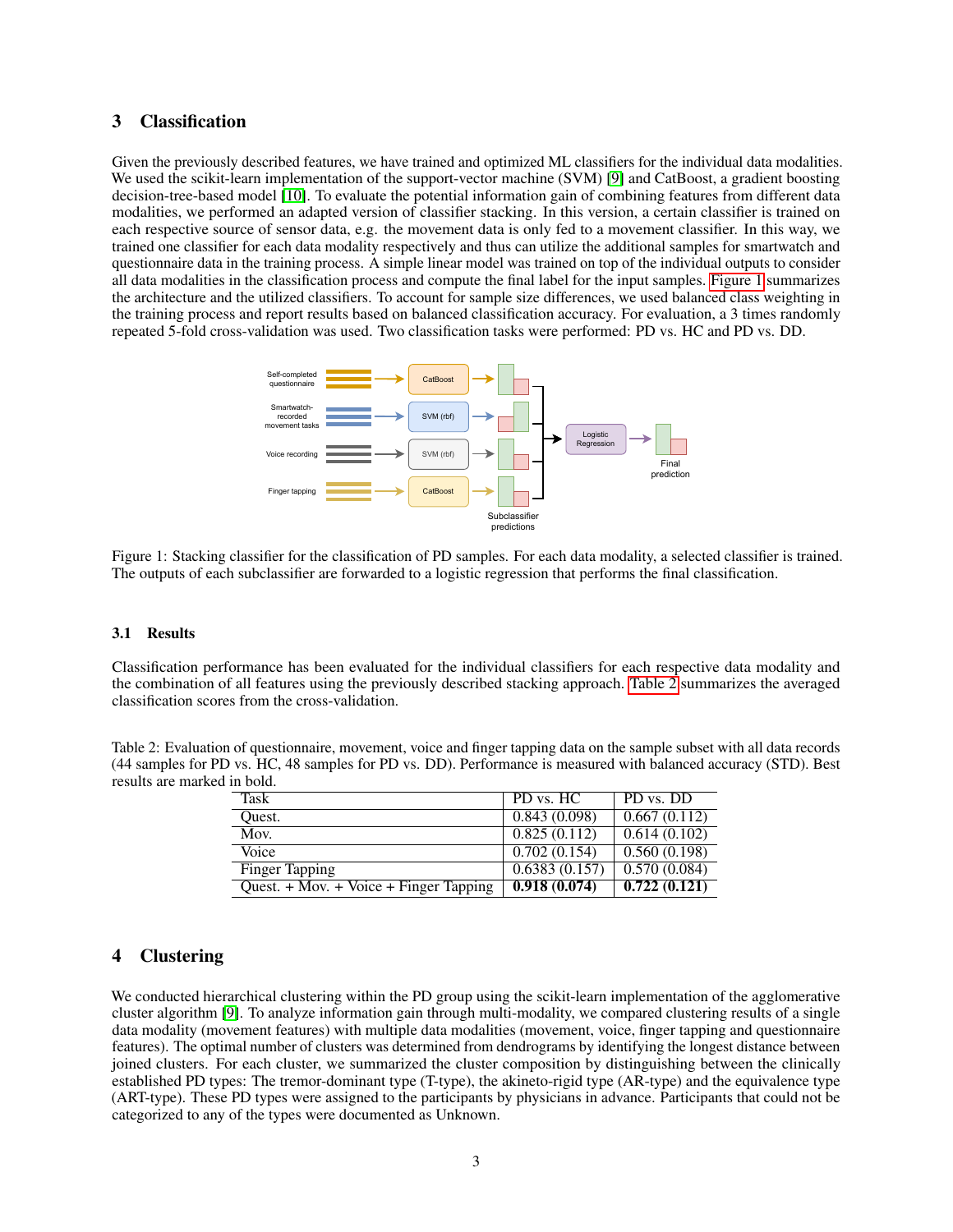#### 4.1 Results

[Figure 2](#page-3-0) shows the dendrograms for (a) a single data modality (movement features) and (b) multiple data modalities (movement, finger tapping, voice and questionnaire features). In the single-modal analysis, clusters were labeled with the letter S (e.g. cluster S1), in the multi-modal analysis with the letter M (e.g. cluster M1). [Table 3](#page-3-1) displays the corresponding cluster composition.

<span id="page-3-0"></span>

Figure 2: Dendrograms of the hierarchical cluster analysis for (a) single-modal data (movement features) and (b) multi-modal data (movement, finger tapping, voice and questionnaire features). The gray horizontal line intersects the largest vertical distance between joined clusters.

<span id="page-3-1"></span>Table 3: The cluster composition by PD types corresponding to the cluster analysis in [Figure 2.](#page-3-0) All values are given in percent and rounded to the second decimal place.

|          | Movement   |       | Movement, Finger Tapping, Voice, Questionnaire |            |            |            |
|----------|------------|-------|------------------------------------------------|------------|------------|------------|
| Type     | Cluster S1 |       | Cluster S2 Cluster M1                          | Cluster M2 | Cluster M3 | Cluster M4 |
| T-Type   | 33.33      |       |                                                | 33.33      |            | O          |
| AR-Type  |            | 44.44 | 25                                             |            | 50         | 50         |
| ART-Type | 33.33      | 27.78 | 50                                             | 33.33      | 16.67      | 50         |
| Unknown  | 33.33      | 27.78 | 25                                             | 33.33      | 33.33      | $\Omega$   |

### 5 Discussion

We have collected multi-modal data with the SDS to extract digital biomarkers. With these, we aimed to distinguish PD patients from other movement disorders and find subgroups within the PD patients. We therefore evaluated two ML tasks: classification and clustering.

For the classification, we reported results based on classifiers that were trained on one data modality only. Classifiers for movement and questionnaire data generally performed better than those utilizing voice or finger tapping data. One argument for this observation is that significantly more training samples were available for questionnaire and movement data (see [Table 1\)](#page-1-0). When using a single modality, the questionnaire classifier achieved the highest balanced accuracy in both classification task with 84.3% for PD vs. HC and 66.7% for PD vs. DD. Combining the data modalities improved performance, resulting in a balanced classification accuracy of 91.8% for PD vs. HC and 72.2% for PD vs. DD. These results support our hypothesis that the proposed data recordings add informational value to the system, allowing more accurate discrimination of PD from healthy controls and, in particular, from other movement disorders. Further, we observed that PD vs. DD generally yield far less accurate classification results, indicating that more research is needed to precisely characterize and distinct PD from other similar disorders.

In clustering, we analyzed the optimal cluster number and cluster composition for single- and multi-modal data. Single-modal data resulted in an ideal cluster number of two. Cluster S2 contained mostly the AR-type, as well as the ART-type and samples labeled Unknown. It did not, however, contain the T-type. In contrast, Cluster S1 did not contain the AR-type, it did, however, include the T- and ART-type, as well as samples labeled Unknown. The results indicate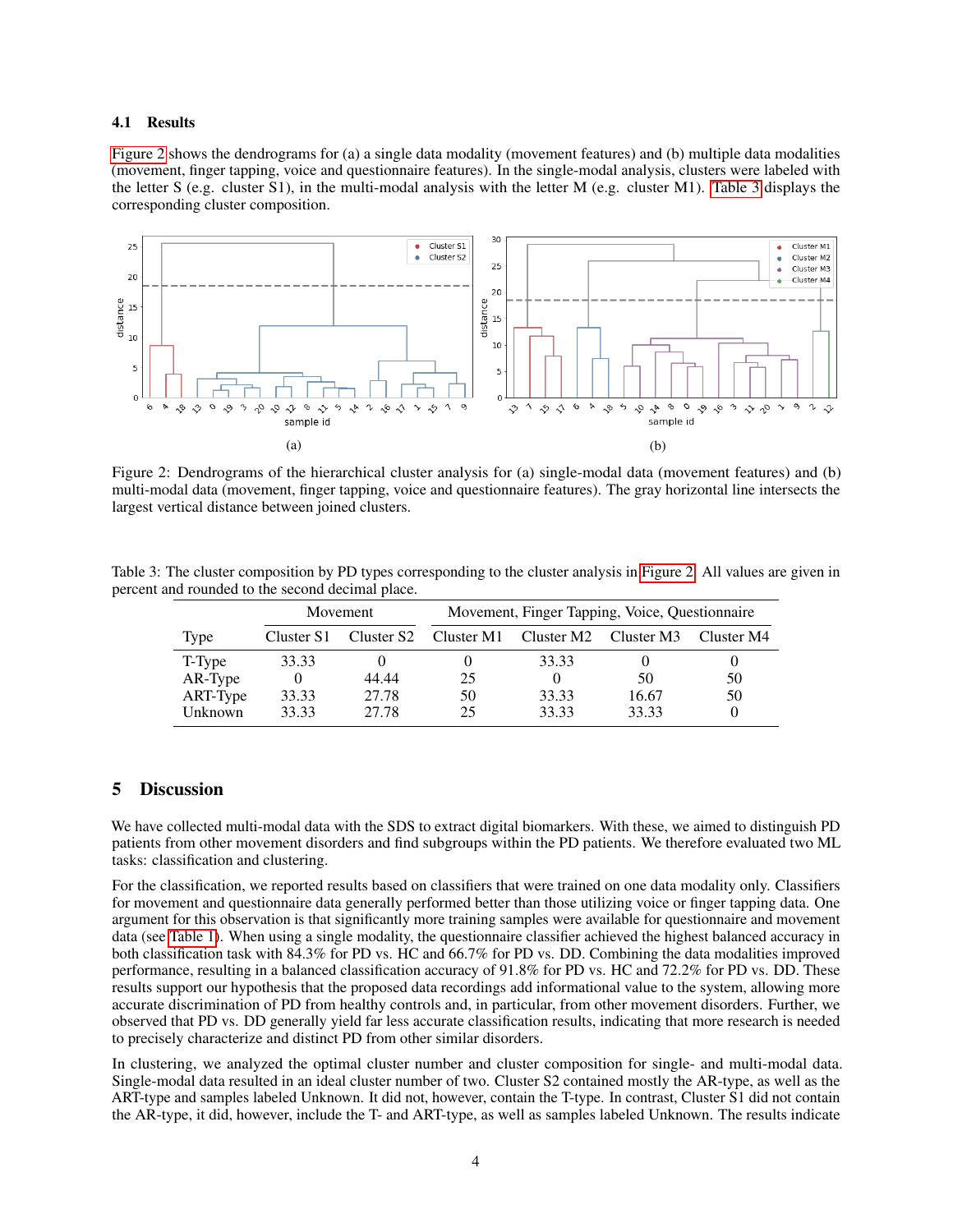that smartwatch based features capture the clinically established PD types. The cluster analysis with multiple data modalities resulted in a finer subdivision of participants. Cluster M2 included the same samples as cluster S1. The remaining samples formed three additional cluster. Cluster M4 consisted equally of the AR- and the ART-type, whereas cluster M1 and cluster M3 consisted of the AR-type, the ART-type and samples labeled Unknown. In cluster M1, the ART-type prevailed, while cluster M3 mostly consisted of the AR-type. The cluster analysis showed that an increase from single to multiple data modalities results in an increase in the number of clusters. Because each cluster grouped at least two different PD types, we hypothesize that clusters cannot be explained by the clinically established PD types alone.

A limitation of our analysis is the relatively small sample size for the clustering within PD patients. Therefore, to find a stable and representative set of digital biomarkers, further evaluation with more multi-modal measurements - preferably > 200 PD participants and as many controls - is required.

## 6 Conclusion

We have conducted a study with a multi-modal recording system based on mobile smart devices to research a broad phenotypical spectrum of PD. In this work, we evaluated the information gain that results from using data from different modalities, including questionnaires, movement recordings, voice captures and smart-phone based finger tapping. Our ML analysis resulted in two main findings.

First, combining information from different sensor sources of smart devices improved classification accuracy when distinguishing PD from the HC group. More importantly, we have seen a similar improvement in the classification between PD and the DD group, which consists of other movement disorders. These results indicate that the different data modalities complement each other and in this way aid in characterizing PD more precisely when comparing it to other disorders.

The second observation is related to the cluster analysis. Our methods have shown that we were able to identify certain subgroups within the PD group when utilizing movement data. These representations are in line with medical expectation as PD is medically categorized based on movement symptoms. However, when adding additional data modalities to the clustering, we observed a finer subdivision between clusters. This observation indicates that there are potentially more PD sub-phenotypes beyond the well-known movement-based classifications.

Finding and specifying such yet unknown groups could strongly aid in more personalized PD treatment. As our system is fully based on consumer-grade devices, it could easily be integrated to support early diagnosis and disease monitoring by giving relevant indications from combinatory digital biomarkers.

## References

- <span id="page-4-0"></span>[1] Ronald B Postuma. Prodromal parkinson disease: do we miss the signs? *Nature Reviews Neurology*, 15(8):437– 438, 2019.
- <span id="page-4-1"></span>[2] Chae Young Lee, Seong Jun Kang, Sang-Kyoon Hong, Hyeo-Il Ma, Unjoo Lee, and Yun Joong Kim. A validation study of a smartphone-based finger tapping application for quantitative assessment of bradykinesia in parkinson's disease. *PloS one*, 11(7):e0158852, 2016.
- <span id="page-4-2"></span>[3] Jan Rusz, Jan Hlavnička, Tereza Tykalová, Michal Novotný, Petr Dušek, Karel Šonka, and Evžen Růžička. Smartphone allows capture of speech abnormalities associated with high risk of developing parkinson's disease. *IEEE transactions on neural systems and rehabilitation engineering*, 26(8):1495–1507, 2018.
- <span id="page-4-3"></span>[4] Benoit Carignan, Jean-François Daneault, and Christian Duval. Measuring tremor with a smartphone. In *Mobile Health Technologies*, pages 359–374. Springer, 2015.
- <span id="page-4-4"></span>[5] Julian Varghese, Catharina Marie van Alen, Michael Fujarski, Georg Stefan Schlake, Julitta Sucker, Tobias Warnecke, and Christine Thomas. Sensor validation and diagnostic potential of smartwatches in movement disorders. *Sensors*, 21(9):3139, 2021.
- <span id="page-4-5"></span>[6] Roongroj Bhidayasiri and Daniel Tarsy. Parkinson's disease: Hoehn and yahr scale. In *Movement Disorders: A Video Atlas*, pages 4–5. Springer, 2012.
- <span id="page-4-6"></span>[7] Kallol Ray Chaudhuri, Pablo Martinez-Martin, Anthony HV Schapira, Fabrizio Stocchi, Kapil Sethi, Per Odin, Richard G Brown, William Koller, Paolo Barone, Graeme MacPhee, et al. International multicenter pilot study of the first comprehensive self-completed nonmotor symptoms questionnaire for parkinson's disease: the nmsquest study. *Movement disorders: official journal of the Movement Disorder Society*, 21(7):916–923, 2006.